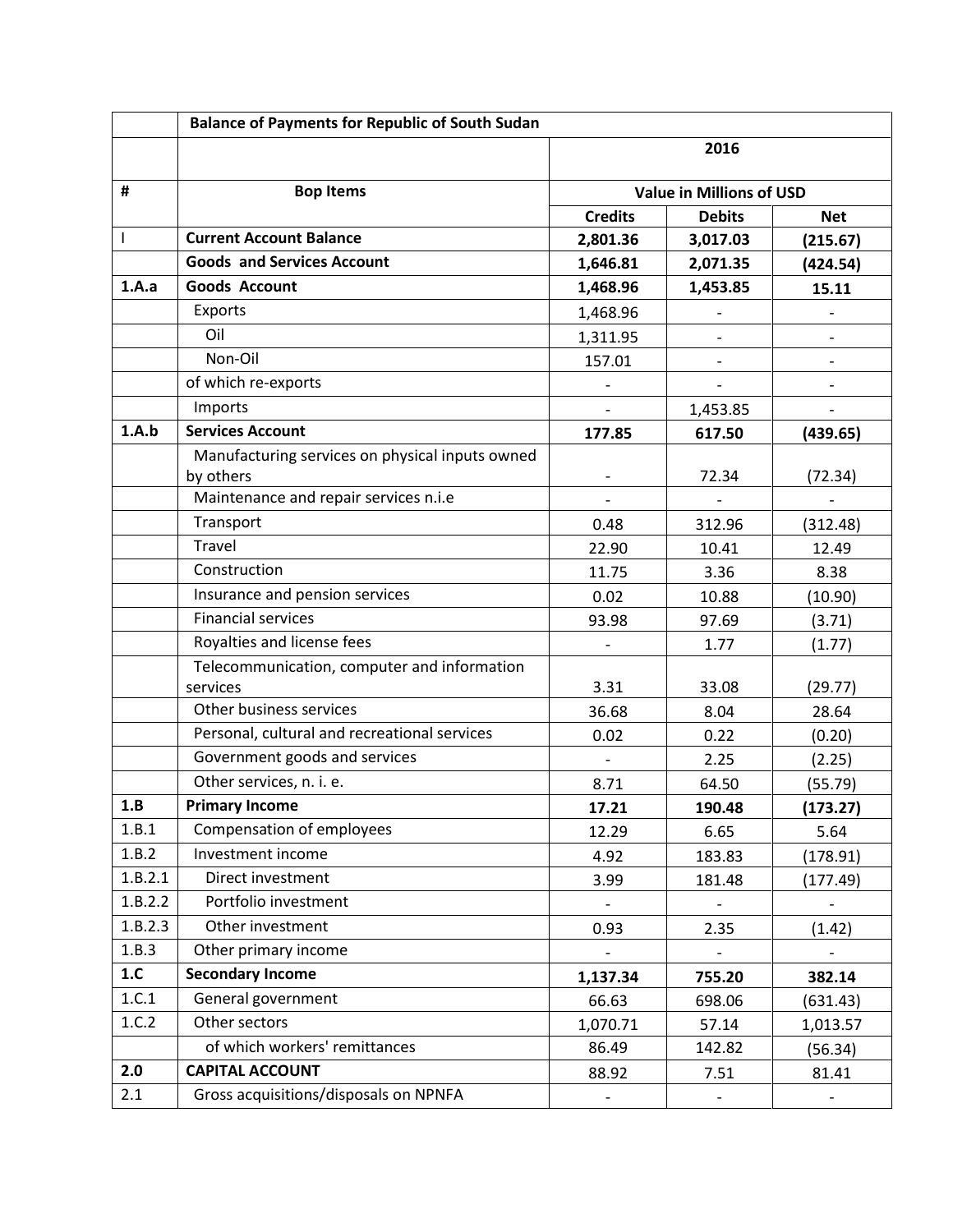| 2.2     | Capital transfers                             | 88.92                    | 7.51                         | 81.41                    |
|---------|-----------------------------------------------|--------------------------|------------------------------|--------------------------|
| 2.2.1   | General government                            | 78.86                    | 7.47                         | 71.39                    |
| 2.2.2   | Other sectors                                 | 10.05                    | 0.04                         | 10.02                    |
|         | <b>Current and Capital Account Balance</b>    |                          |                              | (134.30)                 |
| 3.0     | <b>FINANCIAL ACCOUNT</b>                      |                          |                              | (5.88)                   |
| 3.1     | <b>Direct Investment</b>                      | (1.97)                   | (7.85)                       |                          |
| 3.1.1   | Equity and investment fund shares             | (1.97)                   |                              |                          |
| 3.1.2   | Debt instruments                              |                          | (7.85)                       |                          |
| 3.2     | <b>Portfolio Investment</b>                   | $\overline{\phantom{0}}$ |                              | $\overline{\phantom{a}}$ |
| 3.2.1   | Equity and investment fund shares             | $\qquad \qquad -$        |                              |                          |
| 3.2.2   | Debt securities                               | $\overline{\phantom{a}}$ | $\qquad \qquad \blacksquare$ |                          |
| 3.3     | <b>Financial Derivatives</b>                  |                          |                              |                          |
| 3.4     | <b>Other Investment</b>                       | (152.65)                 | 275.03                       | (427.68)                 |
| 3.4.1   | Other equity                                  |                          |                              |                          |
| 3.4.2   | <b>Currency and deposits</b>                  | (158.11)                 | (18.57)                      |                          |
| 3.4.2.1 | Monetary authorities                          |                          | $\qquad \qquad -$            |                          |
|         | short-term                                    |                          | $\overline{\phantom{a}}$     |                          |
|         | long-term                                     |                          | $\overline{\phantom{a}}$     |                          |
| 3.4.2.2 | Deposit-taking corporations (except BSS)      | 84.36                    | (18.57)                      |                          |
|         | short-term                                    |                          |                              |                          |
|         | long-term                                     | $\overline{\phantom{a}}$ | $\overline{\phantom{a}}$     |                          |
| 3.4.2.3 | General government                            |                          |                              |                          |
|         | short-term                                    | $\overline{\phantom{a}}$ | $\overline{\phantom{a}}$     | $\overline{\phantom{a}}$ |
|         | long-term                                     |                          | $\overline{\phantom{a}}$     |                          |
| 3.4.2.4 | Other sectors                                 | (242.47)                 | $\overline{\phantom{a}}$     |                          |
|         | short-term                                    | (242.47)                 | $\overline{a}$               |                          |
|         | long-term                                     |                          |                              |                          |
| 3.4.3   | Loans                                         | 5.89                     | 146.80                       | (140.91)                 |
| 3.4.4   | Insurance, pension and standardized guarantee |                          |                              |                          |
|         | schemes                                       |                          |                              |                          |
| 3.4.5   | Trade credit and advances                     |                          |                              |                          |
| 3.4.6   | Other accounts receivable and payable         | (0.43)                   | 5.09                         |                          |
| 3.4.7   | Special drawing rights                        |                          | 141.71                       |                          |
| 3.5     | <b>Reserve Assets</b>                         | (164.34)                 | $\qquad \qquad \blacksquare$ |                          |
| 3.5.1   | Monetary gold                                 |                          |                              |                          |
| 3.5.2   | Special drawing rights                        | 0.66                     | $\qquad \qquad \blacksquare$ |                          |
| 3.5.3   | Reserve position in the IMF                   |                          | $\overline{\phantom{a}}$     |                          |
| 3.5.4   | Other reserve assets                          | (165.00)                 | $\overline{\phantom{a}}$     |                          |
| 3.5.4.1 | Currency and deposits                         | (165.00)                 | $\overline{\phantom{a}}$     |                          |
| 3.5.4.2 | <b>Securities</b>                             |                          | $\overline{\phantom{a}}$     |                          |
| 3.5.4.3 | <b>Financial derivatives</b>                  | $\overline{a}$           | $\qquad \qquad \blacksquare$ |                          |
| 3.5.4.4 | Other claims                                  |                          |                              |                          |